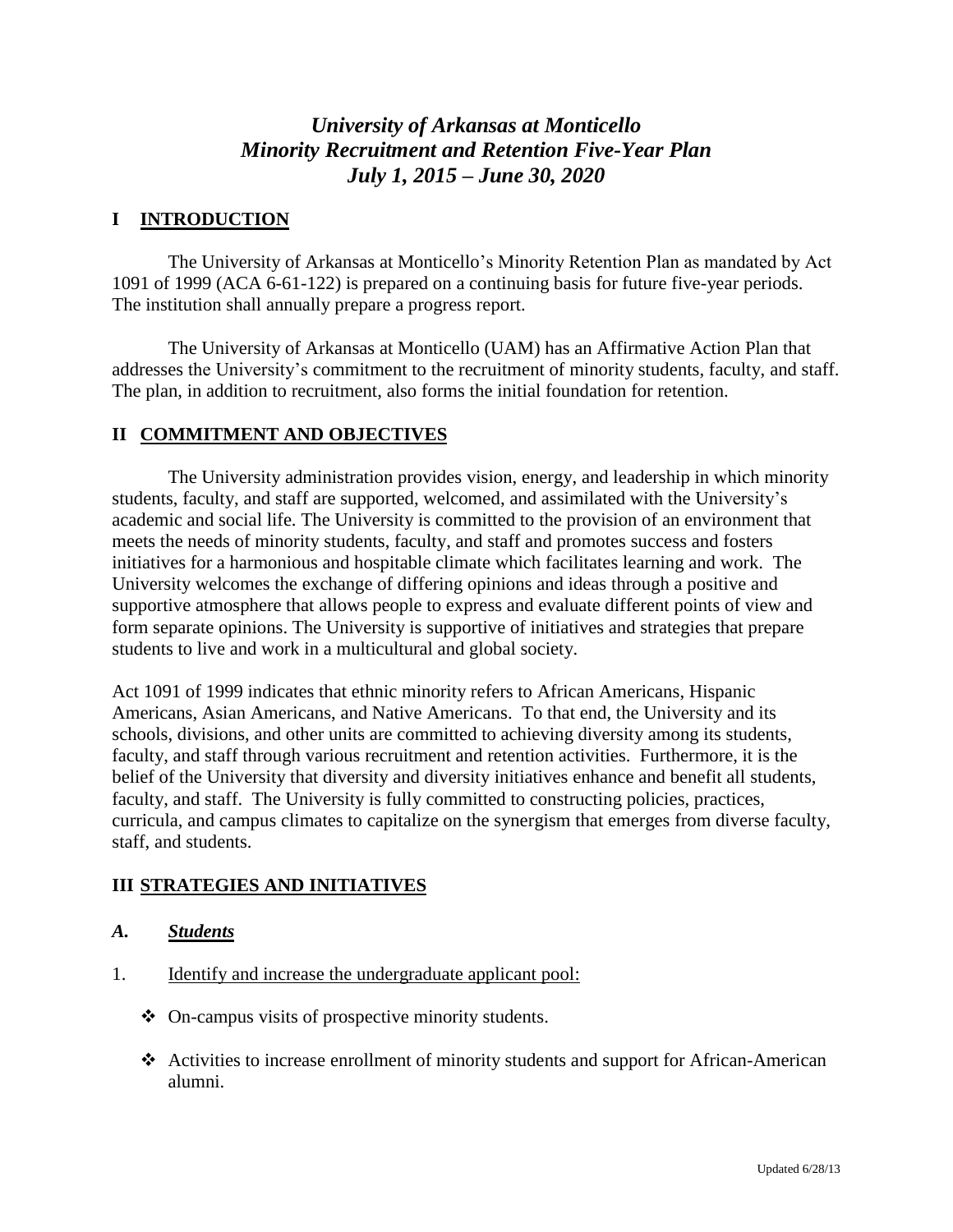- Provide a welcoming social environment for minority students.
- Develop a network of minority alumni as a recruiting resource.
- Develop a network of contacts of current students and alumni to identify potential applicants and serve as a local resource.
- 2. Provide academic, programmatic, and faculty support for admitted students:
	- Academic units and departments will implement the UAM Affirmative Action Plan in the recruitment and retention of students.
	- $\div$  UAM is an equal opportunity employer. All applicants for admission will be considered on the basis of individual qualifications. All available student scholarships, grants, loans, and job opportunities will be distributed without regard to an applicant's race, color, religion, creed, gender, ethnic or national origin, disability, age, or veteran status.
	- The academic unit heads will ensure that all students receive academic advising and mentoring from faculty in their schools/divisions. Where appropriate, faculty advisors will refer students to the Office of Student Affairs for other support services, e.g., counseling, testing, tutoring, etc. The schools and divisions will continue to provide quality developmental (remedial) and college-level courses to meet the needs of a diverse student population.
	- The Office of Academic Affairs will continue to partner with the Office of Student Affairs to promote an educational and social atmosphere on campus conducive to the educational, social, and psychological well-being of all students. This objective will also ensure that minority students are encouraged to be equal partners in all institutional activities and programs.
	- Enhance campus-wide efforts to retain minority students.
	- Offer time management, study and test taking skills, and stress management workshops for minority students.
	- \* Provide support through the Career Services that includes information for students regarding career goals and job opportunities.
	- Foster departmental/faculty efforts to recruit minority students.
	- Encourage coordination between the Office of Student Affairs and minority students.
	- Coordinate and evaluate tutorial programs.
	- Support faculty in preparation of a NSF (National Science Foundation) grant for minority student research.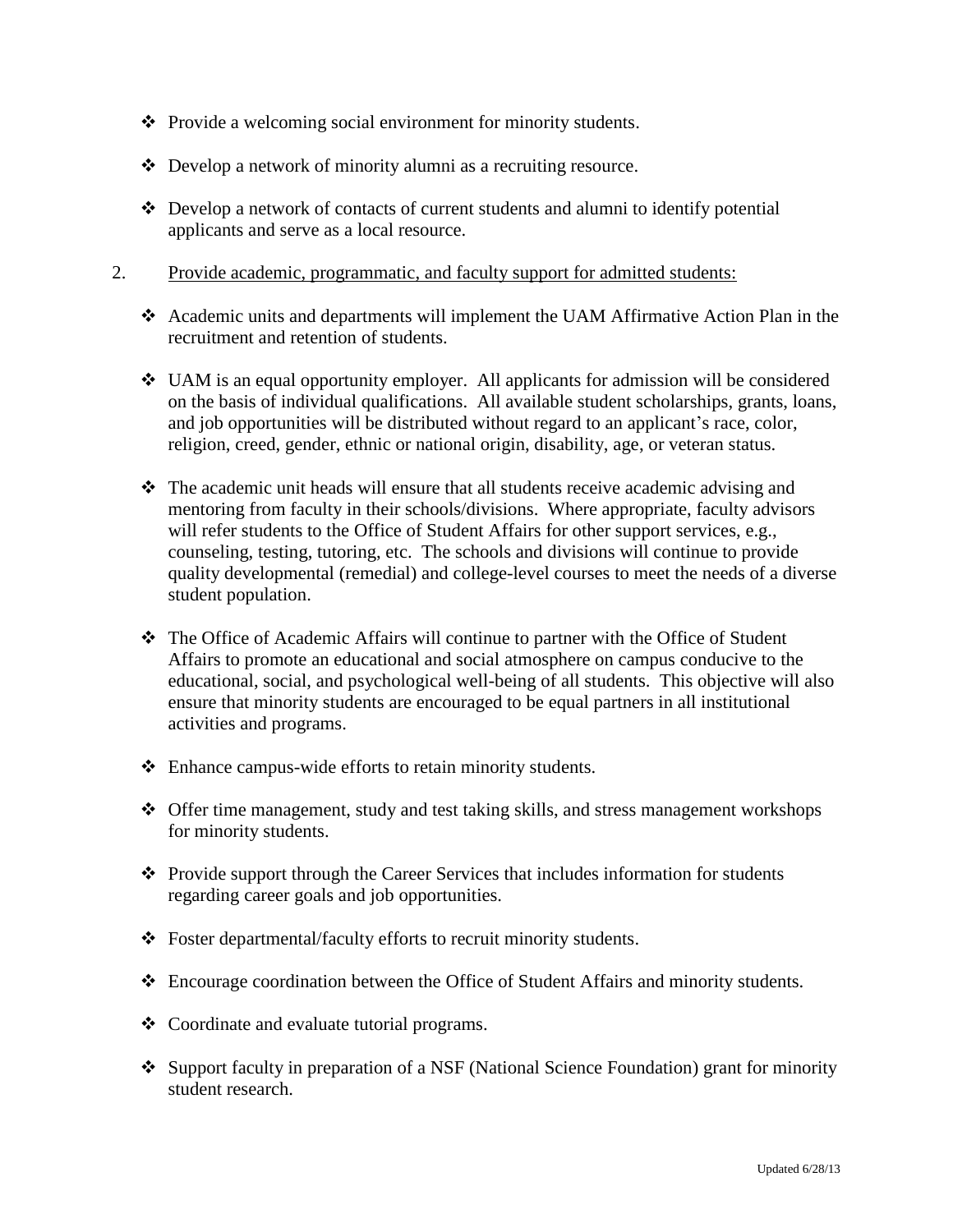- 3. Develop and implement social and cultural recruitment, orientation, and welcoming activities:
	- $\triangleleft$  Increase recruitment advertisement efforts through commercials, radio announcements, movie theatres, billboards, social media.
	- Conduct orientation for new students regarding financial aid, student organizations, student life, and diversity resources.
	- Assign admitted students peer advisors if needed.
	- $\triangle$  Strengthen the use of current UAM students to promote and attract prospective minority students.
	- Use student organizations and University resources to host minority students and to visit high schools.
	- Provide parents of prospective minority students with information about UAM.
	- $\div$  Educate minority students and parents about the University's wide course offerings, degree and certificate programs, including options and opportunities for careers.
	- Utilize alumni and parents of UAM graduates to assist in recruiting efforts through special programs, letters, and events.
- 4. Financial aid and funding issues
	- Ensure and promote efforts to provide financial assistance to minority students.
	- $\triangle$  Provide financial support on a non-discriminatory basis.
	- $\triangle$  Provide a list of potential scholarships to minority students.
- 5. Coordinate and enhance the use of existing academic and cultural resources to promote University-wide diversity programs.
	- Coordinate and evaluate special education programs.
	- $\triangle$  Coordinate and encourage academic departments to participate in events designed to help minority students adjust to college life at UAM.
	- Encourage departments to establish and promote recruitment goals.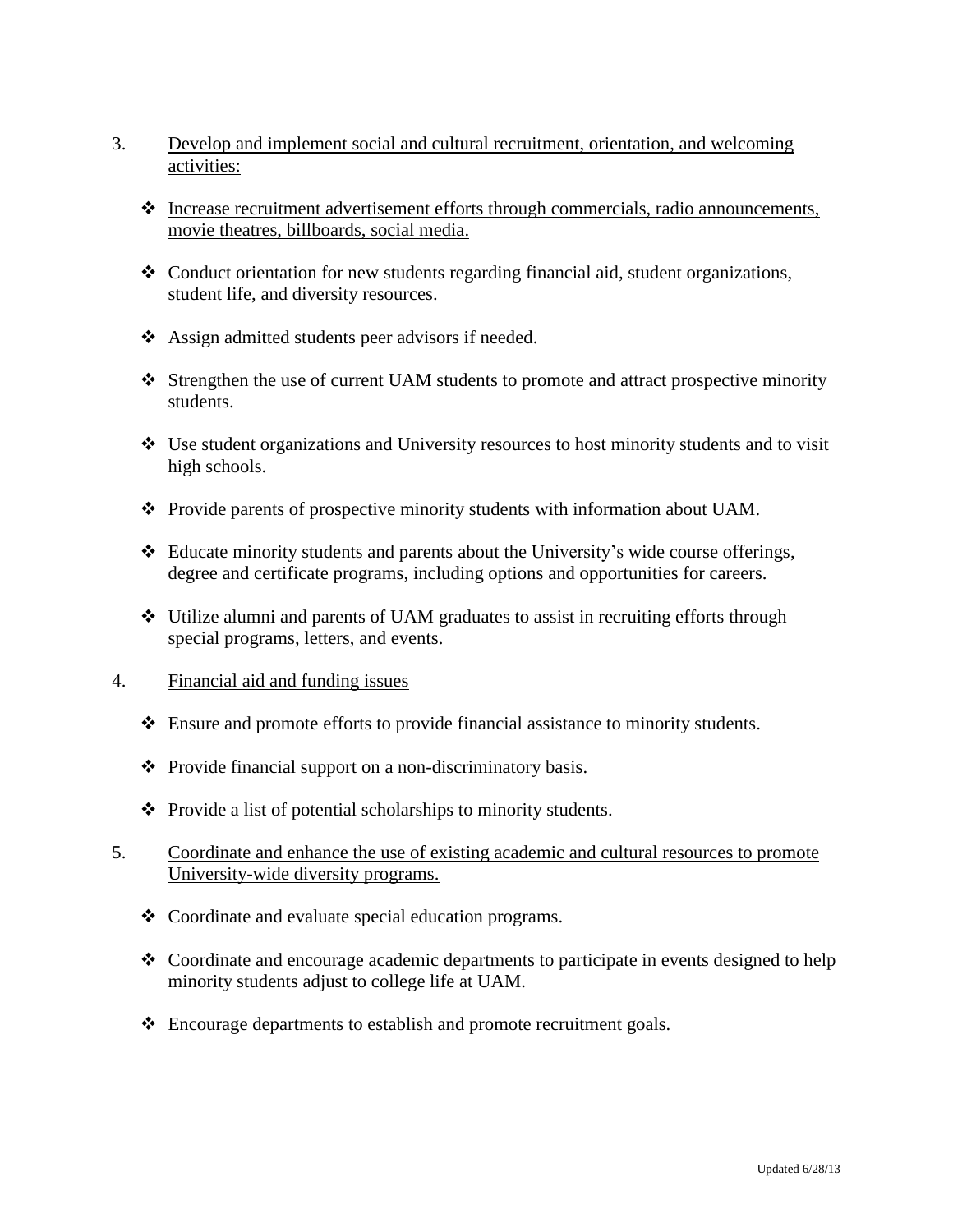#### 6. Outreach

- Continue to develop linkages between the University and area public school systems.
- Conduct minority student outreach visits.
- $\div$  Continue to develop outreach materials and web sites on programs, funding opportunities, and University and community resources.

### *B. Faculty and Staff*

- Increase minority faculty/staff outreach and recruiting
- Units and departments at UAM will implement UAM's Affirmative Action Plan, including advertising for diverse minority candidates and ultimately pursuing efforts to hire more minority faculty and staff.
- After minority faculty are hired, each dean, chair, and unit head will be responsible for implementing efforts to enhance the success of each minority faculty or staff member. These efforts will include a professional development program which revolves around UAM's published and practiced annual evaluation program. The Provost will ensure that the formative professional development process is completed in a professional and timely manner.
- Continue to enhance efforts to recruit minority faculty.
- $\triangle$  Implement recruiting strategies to attract minority faculty and use existing minority faculty in recruiting, mentoring, and outreach strategies.
- Academic units will be encouraged to develop guidelines for the recruitment and retention of ethnic minority faculty.
- Encourage faculty to make recruitment efforts.

### *C. Minority Programs and Procedures*

- Support incorporation of a minority perspective in public presentations.
- Evaluate publications to ensure equal representation of minority students.
- ◆ Organize and coordinate diversity and cultural events.
- The deans, chairs, and other unit heads will work with the Office of Admissions to ensure the implementation of UAM's equal recruitment and retention activities. Unit heads will work with the Department of Media Services to ensure that all recruitment literature reflects a diverse population.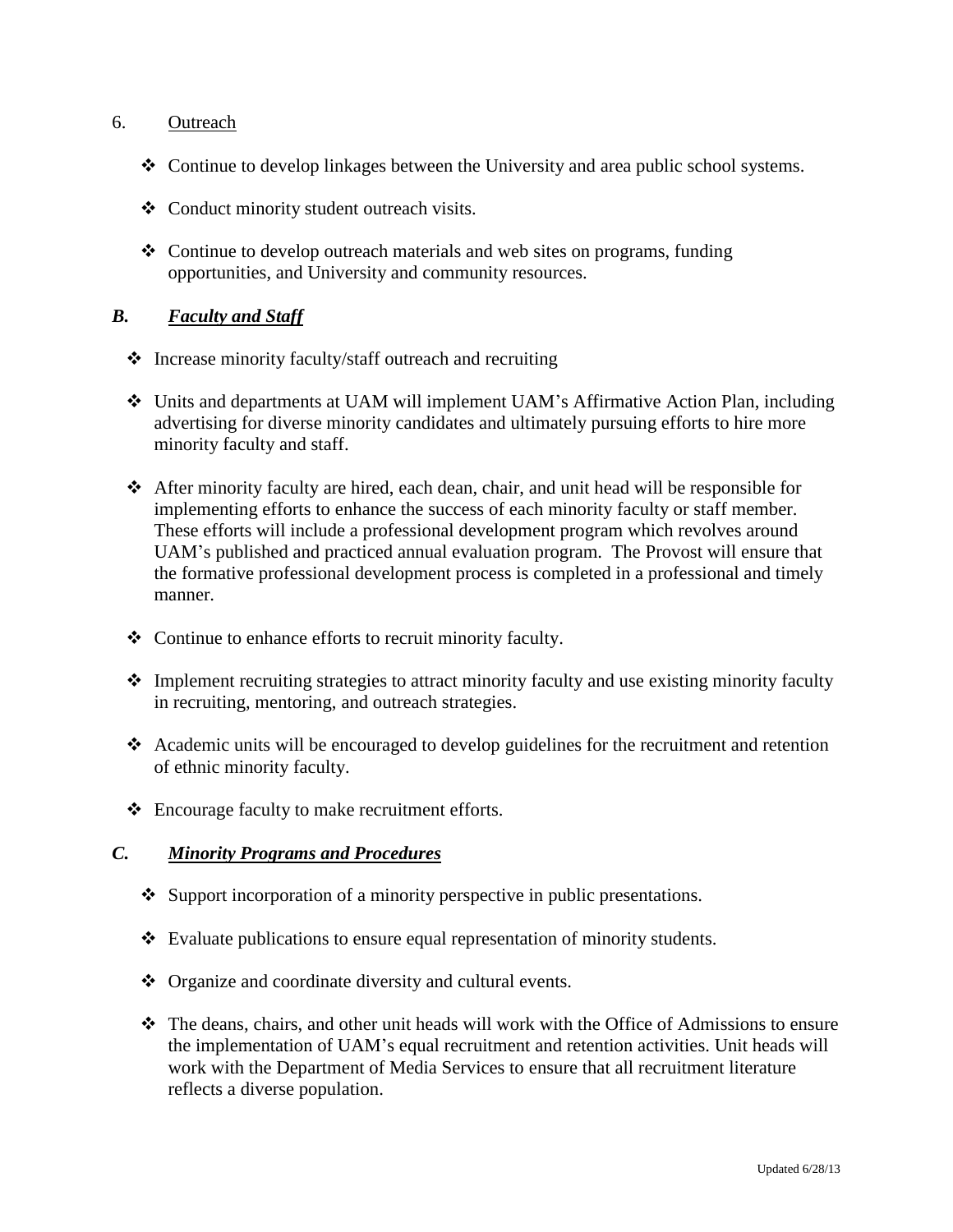- Ensure UAM has participation with minority communities, libraries, community centers, and athletic programs.
- Present University resources through visits to area public schools, and continue to host events that encourage minority students and potential faculty and staff.
- The University shall partner and/or further develop ties with community organizations to enhance minority relationships and referral sources.
- The University shall work to develop a perception among minorities that UAM welcomes diversity and make these individuals aware that UAM offers many opportunities.
- $\cdot$  Support programs designed to increase University awareness and the important roles the institution can play in improving the standard of living for students, faculty, and staff.

### **IV.INDICATORS OF SUCCESS**

#### **A.** *Students*

1. Identify and increase the undergraduate applicant pool:

Indicator - Compare number of applicants to the applicants enrolled. Report - Provided by the Director of Admissions.

2. Provide academic, programmatic, and faculty support for admitted students:

Indicator - Analysis of total credit hours and GPA's. Report - Provided by Registrar/Director of Institutional Research.

3. Develop and implement social and cultural recruitment, orientation, and welcoming activities:

Indicator - Maintain a log of events. Report - Provided by Vice Chancellor for Student Affairs.

4. Financial aid and funding issues:

Indicator – Number of minority students receiving aid. Report - Provided by Director of Financial Aid.

5. Coordinate and enhance the use of existing academic and cultural resources to promote University-wide diversity programs:

Indicator – Maintain log of special education and/or cultural programs or events and the degree of involvement by academic departments.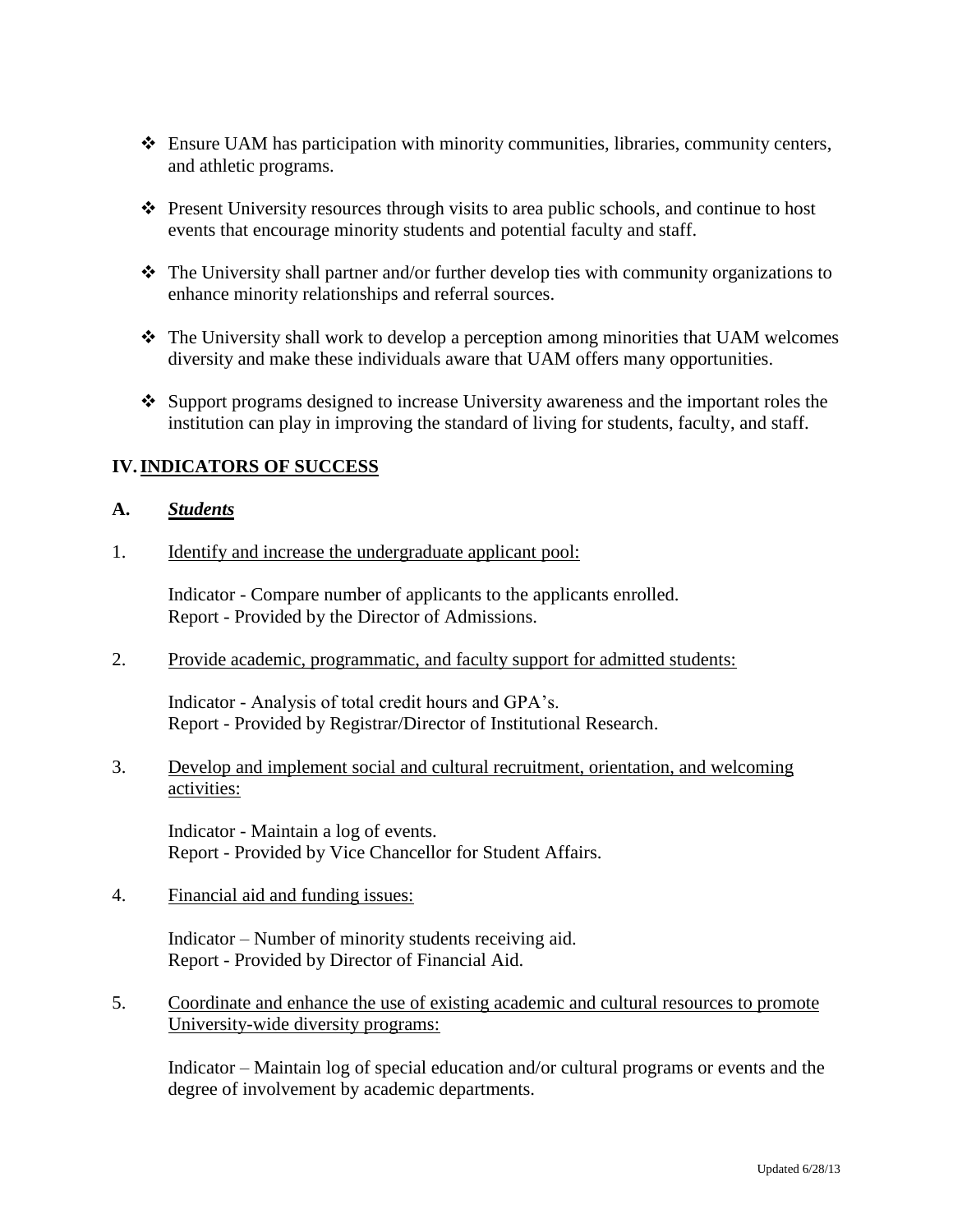Report - Provided by Provost.

#### 6. Outreach

Indicator - Monitor the number of school visits in the coop area (13 schools). Report - Provided by Director of Admissions.

#### *B. Faculty and Staff*

Increase minority faculty/staff outreach and recruiting

Indicator - Review minority head count. Report - Provided by Business Manager.

#### *C. Minority Programs and Procedures*

Review listing of programs and events. Report provided by Special Events Coordinator, Vice Chancellor for Student Affairs, Vice Chancellor UAM College of Technology McGehee, and Vice Chancellor UAM College of Technology Crossett.

### **V. TIMELINE FOR IMPLEMENTING STRATEGIES**

The Minority Recruitment and Retention Plan is implemented on a continuous basis throughout the year.

Specifically, Student Affairs shall provide activities near the beginning of each fall semester to enhance retention of minority students. Various courses will be offered each semester to meet the needs of a diverse student body. Academic units will assist students with advising and mentoring throughout each semester. At the time each position is filled, the Human Relations Office will provide fair and equal opportunity for the recruitment of minority candidates.

All campus departments are required to fully comply and support the strategies and initiatives continuously during the year.

#### **VI.BUDGET**

The University's Minority Recruitment and Retention Plan is interfaced throughout the campus. The budget is not specifically designated within the units and departments to this plan. However, departments are expected to use maintenance and operational funds in support of Minority Recruitment and Retention Plan. The University's Human Relations and the Office of Admissions have budgets of \$40,337 and \$429,627, respectively, for the 2015- 2016 fiscal year. A portion of these funds are used in support of minority student and faculty recruitment.